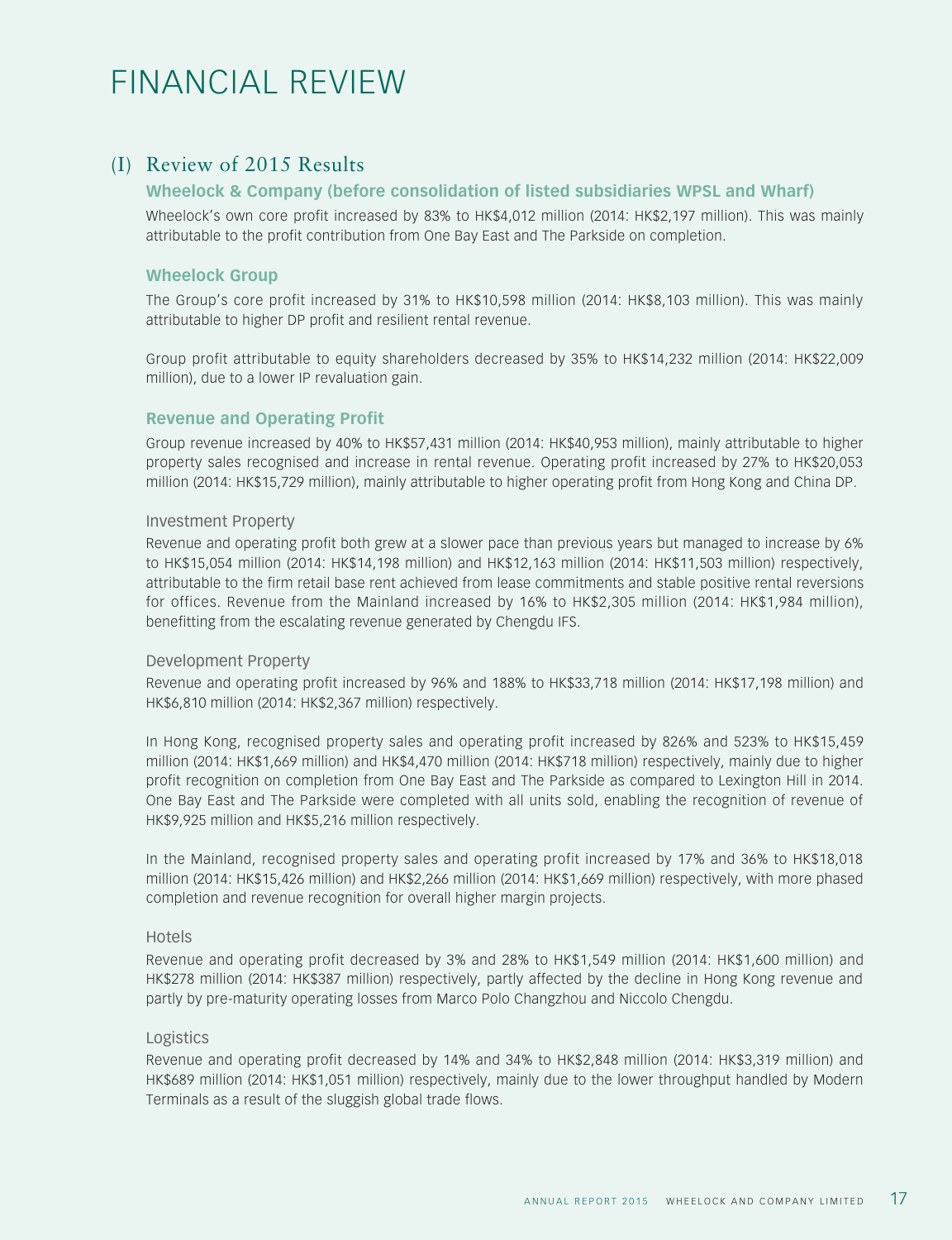#### Communications, Media and Entertainment ("CME")

Revenue and operating profit decreased by 3% and 47% to HK\$3,501 million (2014: HK\$3,616 million) and HK\$112 million (2014: HK\$211 million) respectively. Wharf T&T's operating profit increased by 3% to HK\$362 million (2014: HK\$352 million), while i-CABLE's operating loss widened to HK\$246 million (2014: HK\$140 million).

#### Investment and Others

Operating profit amounted to HK\$752 million (2014: HK\$1,039 million), comprising largely dividend and interest income.

## **Fair Value Gain of IP**

The book value of the Group's IP portfolio as at 31 December 2015 slightly increased to HK\$325.0 billion (2014: HK\$316.9 billion), with HK\$305.3 billion thereof stated at fair value based on independent valuations as at that date. That resulted in a revaluation gain of HK\$7,360 million (2014: HK\$28,087 million), which was credited to the consolidated income statement.

IP under development of HK\$19.7 billion is carried at cost and will not be carried at fair value until the earlier of when the fair values first become reliably measurable or the dates of their respective completion.

## **Other Net Charge**

Other net charge amounted to HK\$240 million (2014: HK\$1,758 million), comprising mainly a non-recurrent accounting loss of HK\$1,620 million (the amount attributable to the Group is HK\$916 million) as explained below and other miscellaneous charge of HK\$30 million partly offset by a gain of HK\$908 million (the amount attributable to the Group is HK\$361 million) arising from the disposal of the equity interest in the Taicang container port businesses by Modern Terminals and net profit on disposal of available-for-sale investments of HK\$502 million.

The accounting loss of HK\$1,620 million was arising from the deemed disposal of Wharf's entire 24.3% interest in Greentown China Holdings Limited ("Greentown") at the prevailing market value upon reclassification of such interest as an available-for-sale investment instead of as an associate in June 2015. The Greentown interest was acquired in June 2012 at a cost of HK\$2,729 million with an accounting gain representing the negative goodwill of HK\$2,233 million when the equity-interest was accounted for as an associate.

Included in the 2014 results were impairment provisions of HK\$2,270 million made for certain DP projects in the Mainland partly offset by profit on disposal of a DP project in the Mainland of HK\$319 million, profit on disposal of available-for-sale investments of HK\$43 million and other miscellaneous income of HK\$150 million.

## **Finance Costs**

Finance costs charged to the consolidated income statement were HK\$2,092 million (2014: HK\$2,195 million). Excluding the unrealised mark-to-market loss of HK\$447 million (2014: HK\$264 million) on swaps, finance costs decreased by 11% to HK\$3,376 million (2014: HK\$3,776 million) before capitalisation of HK\$1,731 million (2014: HK\$1,845 million), and HK\$1,645 million (2014: HK\$1,931 million) after capitalisation. The Group's effective borrowing rate for the year was reduced to 2.8% (2014: 3.1%) per annum.

## **Share of Results of Associates and Joint Ventures**

Share of profits of associates decreased by 44% to HK\$1,241 million (2014: HK\$2,203 million), mainly due to the share of negative goodwill arising on the acquisition of Hotel Properties Limited ("HPL") of HK\$707 million in 2014 and the decrease in share of associate's profit in the DP segment in the Mainland to HK\$895 million (2014: HK\$1,098 million) mainly due to non-equity-accounting of Greentown upon classification of the equity interest as an available-for-sale investment instead of an associate since June 2015.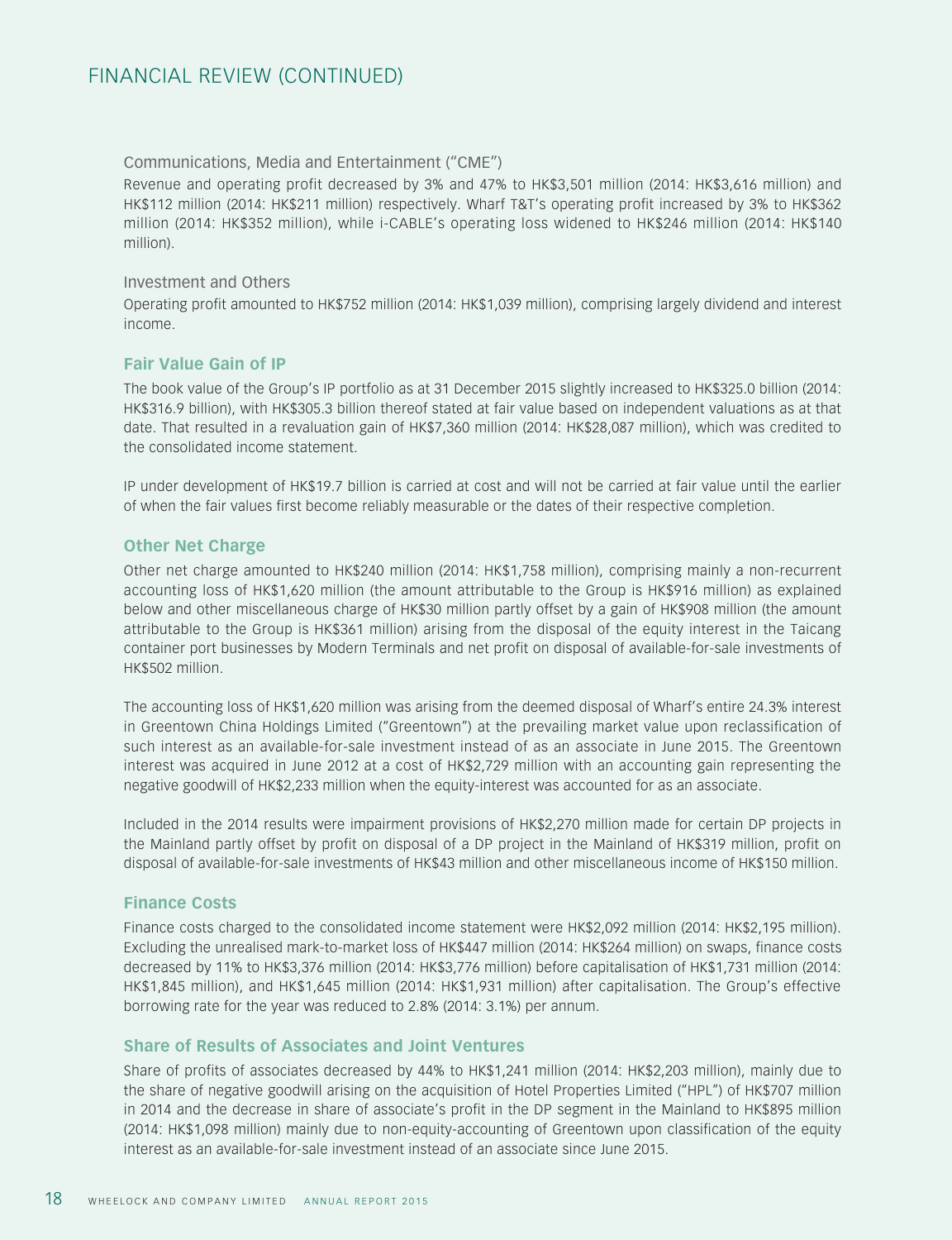Share of profits of joint ventures decreased by 76% to HK\$222 million (2014: HK\$918 million), mainly due to the Hong Kong DP profit decreasing from HK\$906 million in 2014, which mainly arose from profit recognition from the Austin joint venture, to a loss of HK\$71 million in 2015 but partially compensated by higher profit contribution from DP in the Mainland from a loss of HK\$41 million in 2014 to a profit of HK\$258 million in 2015.

#### **Income Tax**

The taxation charge was HK\$4,710 million (2014: HK\$4,015 million), which included deferred taxation of HK\$488 million (2014: HK\$543 million) provided for the fair value gain of IP located in the Mainland.

Excluding the above deferred taxation, the taxation charge increased by 22% to HK\$4,222 million (2014: HK\$3,472 million), mainly due to higher profit recognised by the IP and DP segments.

#### **Non-controlling Interests**

Profit attributable to non-controlling interests decreased by 55% to HK\$7,602 million (2014: HK\$16,960 million), mainly due to Wharf's lower net profit.

#### **Profit attributable to Equity Shareholders**

Group profit attributable to equity shareholders decreased by 35% to HK\$14,232 million (2014: HK\$22,009 million). Earnings per share were HK\$7.00 (2014: HK\$10.83).

Excluding the attributable IP revaluation gain (after deducting related deferred tax and non-controlling interests) of HK\$4,258 million (2014: HK\$14,974 million), Group profit attributable to equity shareholders increased by 42% to HK\$9,974 million (2014: HK\$7,035 million).

Further stripping out the exceptional items, core profit increased by 31% to HK\$10,598 million (2014: HK\$8,103 million). Core earnings per share were HK\$5.22 (2014: HK\$3.99).

Set out below is an analysis of the Group profit attributable to equity shareholders as contributed by each of Wheelock, WPSL and Wharf.

| Profit attributable to                                          | 2015<br><b>HK\$ Million</b> | 2014<br><b>HK\$ Million</b> |
|-----------------------------------------------------------------|-----------------------------|-----------------------------|
| Wheelock                                                        | 4,012                       | 2,197                       |
| WPSL group                                                      | 263                         | 250                         |
| Wharf group                                                     | 6,323                       | 5,656                       |
| Core profit                                                     | 10,598                      | 8,103                       |
| Attributable gain arising from the disposal of                  |                             |                             |
| the Taicang container port businesses                           | 361                         |                             |
| Attributable loss arising from the deemed disposal of Greentown | (916)                       |                             |
| Attributable net mark-to-market loss and                        |                             |                             |
| exchange on certain financial instruments                       | (69)                        | (156)                       |
| Attributable negative goodwill on HPL acquisition               |                             | 536                         |
| Attributable provision for impairment of properties             |                             | (1,448)                     |
| Profit before IP revaluation gain                               | 9,974                       | 7,035                       |
| IP revaluation gain (after deferred tax)                        | 4,258                       | 14,974                      |
| Profit attributable to equity shareholders                      | 14,232                      | 22,009                      |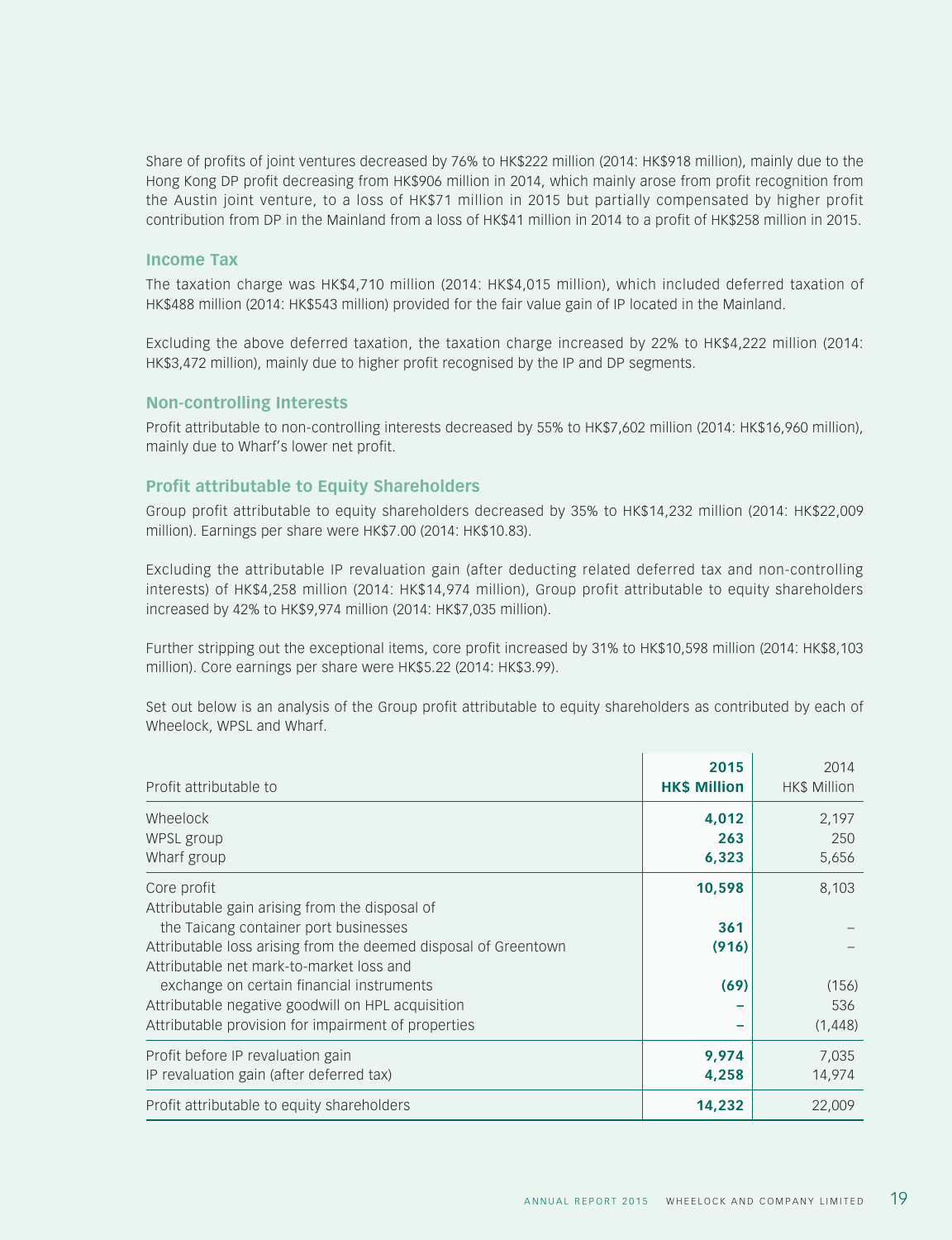WPSL's profit for the year ended 31 December 2015 was S\$40.3 million (2014: S\$43.1 million), according to the accounting standards adopted in Singapore. In accordance with Hong Kong Financial Reporting Standards, WPSL's contributed profit to the Group was HK\$217 million (2014: HK\$272 million).

Wharf's profit for the year ended 31 December 2015 decreased by 55% to HK\$16,024 million (2014: HK\$35,930 million). Excluding the net IP revaluation gain and exceptional items, Wharf's core profit increased by 5% to HK\$10,969 million (2014: HK\$10,474 million).

# (II) Liquidity, Financial Resources and Capital Commitments **Shareholders' and Total Equity**

Shareholders' equity increased by 5% to HK\$201.7 billion (2014: HK\$191.2 billion), or HK\$99.26 per share (2014: HK\$94.11 per share) as at 31 December 2015.

Including the non-controlling interests, the Group's total equity increased to HK\$340.9 billion (2014: HK\$339.9 billion).

#### **Assets**

The Group's total assets amounted to HK\$512.8 billion (2014: HK\$517.6 billion). Total business assets, i.e. excluding bank deposits and cash, certain available-for-sale investments, deferred tax assets and other derivative financial assets, amounted to HK\$475.0 billion (2014: HK\$484.7 billion).

The Group's IP portfolio was HK\$325.0 billion, representing 68% of total business assets. Harbour City (excluding the three hotels) and Times Square in Hong Kong were valued at HK\$217.4 billion, representing 67% of the value of the portfolio. Wharf's IP in the Mainland amounted to HK\$58.1 billion, including IP under development at cost of HK\$17.1 billion.

Other major business assets included properties under development and held for sale of HK\$76.2 billion, interests in associates and joint ventures (mainly for China DP and port projects) of HK\$39.3 billion and property, plant and equipment of HK\$22.8 billion.

Geographically, the Group's business assets in the Mainland, mainly properties and terminals, amounted to HK\$141.7 billion (2014: HK\$156.9 billion), representing 30% (2014: 32%) of the Group's total business assets.

## **Debt and Gearing**

The Group's net debt decreased by HK\$17.7 billion or 18% to HK\$78.9 billion (2014: HK\$96.6 billion) as at 31 December 2015, comprising debt of HK\$106.2 billion less bank deposits and cash of HK\$27.3 billion. Excluding WPSL's net cash of HK\$0.5 billion and Wharf's net debt of HK\$47.2 billion, which were non-recourse to the Company and its wholly-owned subsidiaries, Wheelock's own net debt decreased by HK\$3.7 billion to HK\$32.2 billion (2014: HK\$35.9 billion). An analysis of the net debt by group is shown below:

| Net debt/(cash)                       | 2015<br><b>HK\$ Million</b> | 2014<br>HK\$ Million      |
|---------------------------------------|-----------------------------|---------------------------|
| Wheelock<br>WPSL group<br>Wharf group | 32,258<br>(528)<br>47,197   | 35,870<br>1,470<br>59,259 |
| Group                                 | 78,927                      | 96,599                    |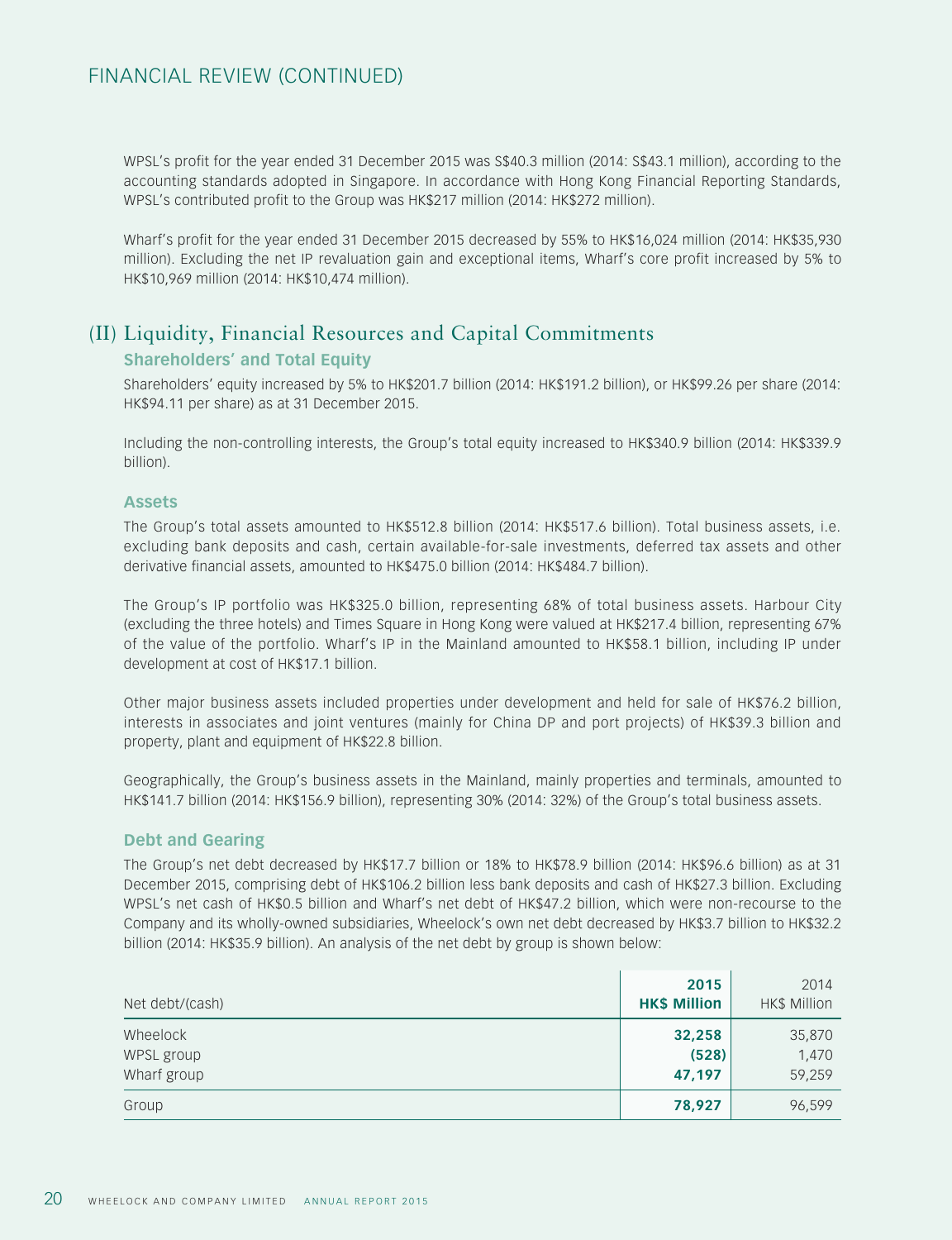As at 31 December 2015, the ratio of net debt to total equity (on a consolidated basis) declined to 23.2% (2014: 28.4%). Excluding the net cash of WPSL and net debt of Wharf, Wheelock's own net debt to shareholders' equity (on an attributable net asset value basis) declined to 16.0% (2014: 18.8%).

## **Finance and Availability of Facilities**

As at 31 December 2015, the Group's available loan facilities and issued debt securities amounted to HK\$153.5 billion (2014: HK\$160.2 billion), of which HK\$106.2 billion were utilised. An analysis is shown below:

|             | <b>Available</b><br><b>Facilities</b><br><b>HK\$ Billion</b> | <b>Total Debt</b><br><b>HK\$ Billion</b> | Undrawn<br><b>Facilities</b><br><b>HK\$ Billion</b> |
|-------------|--------------------------------------------------------------|------------------------------------------|-----------------------------------------------------|
| Wheelock    | 56.3                                                         | 32.7                                     | 23.6                                                |
| WPSL group  | 3.9                                                          | 2.8                                      | 1.1                                                 |
| Wharf group | 93.3                                                         | 70.7                                     | 22.6                                                |
| Group       | 153.5                                                        | 106.2                                    | 47.3                                                |

Of the above debt, HK\$15.1 billion (2014: HK\$19.2 billion) was secured by mortgages over certain DP, IP and property, plant and equipment with a total carrying value of HK\$51.8 billion (2014: HK\$65.3 billion).

The Group's debt was primarily denominated in United States dollars ("USD"), Hong Kong dollars ("HKD"), Renminbi ("RMB") and Singapore dollars ("SGD"). The borrowings were mainly used to fund the Group's IP, DP and port investments.

The use of derivative financial instruments is strictly monitored and controlled. The majority of the derivative financial instruments entered into by the Group were primarily used for management of the Group's interest rate and foreign currency exposures.

The Group continued to maintain a strong financial position with ample surplus cash denominated principally in RMB, HKD, USD and SGD, and undrawn committed facilities to facilitate the Group's business and investment activities. The Group also maintained a portfolio of available-for-sale investments, primarily in blue-chip securities, with an aggregate market value of HK\$12.5 billion (2014: HK\$11.4 billion) as at 31 December 2015, which is immediately available for liquidation for the Group's use when in need.

## **Cash Flows from the Group's Operating and Investing Activities**

For the year under review, the Group's operating cash inflow before changes in working capital was HK\$20.9 billion (2014: HK\$16.3 billion). The changes in working capital and others of HK\$11.8 billion (2014: HK\$2.4 billion) increased/decreased the net cash inflow from operating activities to HK\$32.7 billion (2014: HK\$13.9 billion). For investing activities, the Group recorded a net cash outflow of HK\$11.3 billion (2014: HK\$11.1 billion), mainly for construction costs for IP projects in the Mainland, increase in interest in Wharf and investment in associates, which was compensated by net disposal proceeds of available-for-sale investments and disposal proceeds of the Taicang container port businesses by Modern Terminals.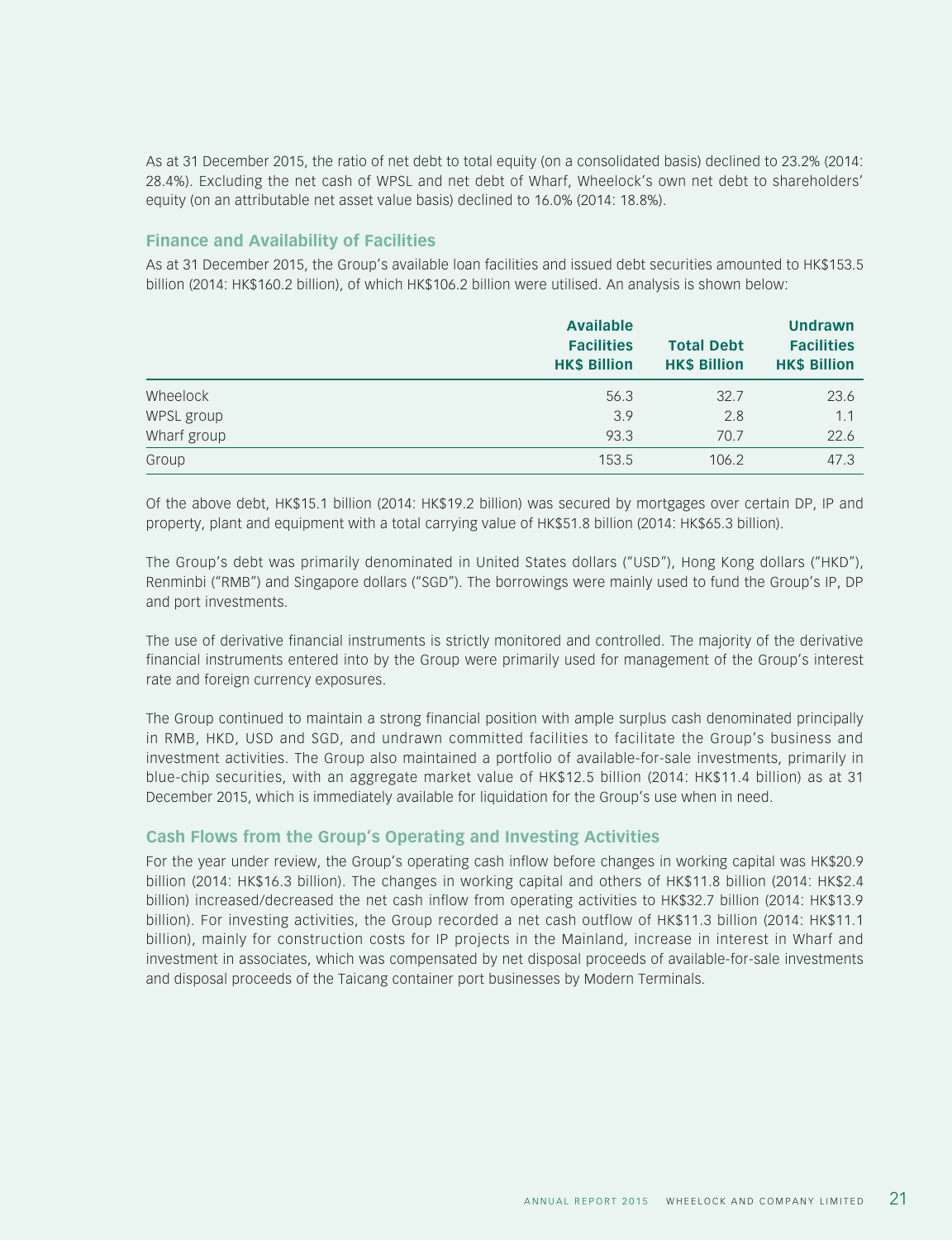## **Major Capital and Development Expenditure and Commitments**

The Group's major capital and development expenditure incurred in 2015 is analysed as follows:

#### A. Major Capital and Development Expenditure

|                         | Hong Kong/<br><b>Singapore</b><br><b>HK\$ Million</b> | <b>Mainland</b><br><b>China</b><br><b>HK\$ Million</b> | <b>Total</b><br><b>HK\$ Million</b> |
|-------------------------|-------------------------------------------------------|--------------------------------------------------------|-------------------------------------|
| <b>Wheelock</b>         |                                                       |                                                        |                                     |
| IP                      | 674                                                   |                                                        | 674                                 |
| <b>DP</b>               | 7,099                                                 |                                                        | 7,099                               |
|                         | 7,773                                                 |                                                        | 7,773                               |
| <b>WPSL group</b>       |                                                       |                                                        |                                     |
| IP                      | 18                                                    |                                                        | 18                                  |
| <b>DP</b>               | 87                                                    | 151                                                    | 238                                 |
|                         | 105                                                   | 151                                                    | 256                                 |
| <b>Wharf group</b>      |                                                       |                                                        |                                     |
| IP                      | 1,218                                                 | 4,137                                                  | 5,355                               |
| <b>DP</b>               | 889                                                   | 15,912                                                 | 16,801                              |
| Non property and others | 1,151                                                 | 53                                                     | 1,204                               |
|                         | 3,258                                                 | 20,102                                                 | 23,360                              |
| Analysis by segment:    |                                                       |                                                        |                                     |
| IP                      | 1,910                                                 | 4,137                                                  | 6,047                               |
| <b>DP</b>               | 8,075                                                 | 16,063                                                 | 24,138                              |
| Non property and others | 1,151                                                 | 53                                                     | 1,204                               |
| <b>Group total</b>      | 11,136                                                | 20,253                                                 | 31,389                              |

- i. Wheelock's own expenditure for IP and DP amounted to HK\$7.8 billion, mainly attributable to the land cost payment for the LOHAS Park Phase 7 project, and construction cost payments for its Hong Kong DP projects.
- ii. WPSL's expenditure of HK\$0.2 billion was mainly for construction cost payments for its China and Singapore DP projects.
- iii. Wharf's expenditure totalled HK\$23.4 billion, comprising expenditure of HK\$5.4 billion for IP (mainly renovation of Harbour City and construction of the IFS projects in the Mainland), HK\$16.8 billion for DP (mainly related to China projects) and HK\$1.2 billion for Hotels, Modern Terminals, Wharf T&T and i-CABLE.
- B. Commitments to Capital and Development Expenditure

As at 31 December 2015, the Group's major commitments to capital and development expenditure to be incurred in the forthcoming years were estimated at HK\$76.0 billion, of which HK\$38.9 billion was committed. By segment, the commitments are analysed as follows: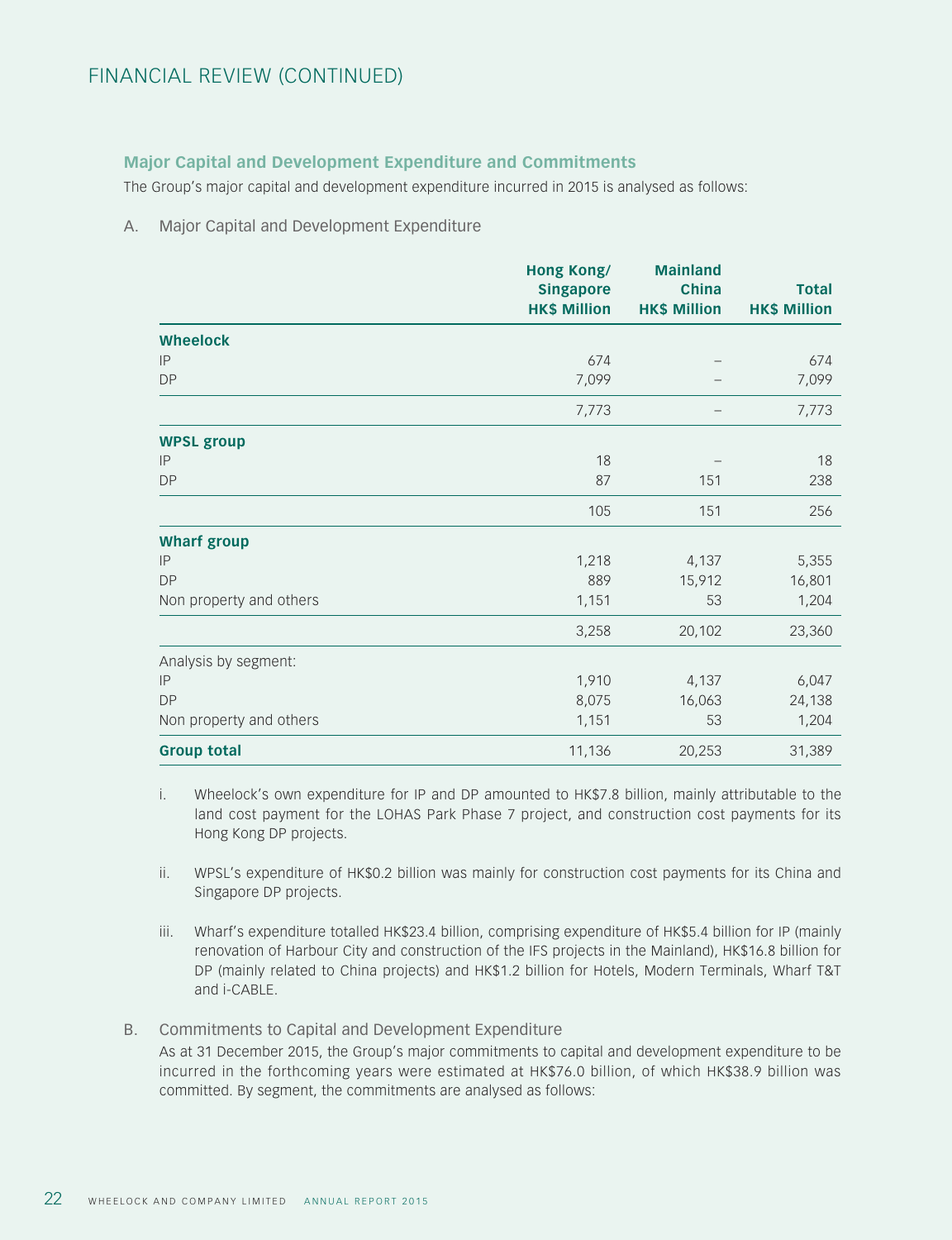|                                    | As at 31 December 2015                  |                                    |                                     |
|------------------------------------|-----------------------------------------|------------------------------------|-------------------------------------|
|                                    | <b>Committed</b><br><b>HK\$ Million</b> | Uncommitted<br><b>HK\$ Million</b> | <b>Total</b><br><b>HK\$ Million</b> |
| <b>Wheelock</b>                    |                                         |                                    |                                     |
| IP                                 |                                         |                                    |                                     |
| <b>DP</b>                          | 12,765                                  | 12,833                             | 25,598                              |
|                                    | 12,765                                  | 12,833                             | 25,598                              |
| <b>WPSL group</b>                  |                                         |                                    |                                     |
| IP                                 | 1                                       |                                    | 1                                   |
| <b>DP</b>                          | 841                                     | 1,810                              | 2,651                               |
|                                    | 842                                     | 1,810                              | 2,652                               |
| <b>Wharf group</b>                 |                                         |                                    |                                     |
| IP                                 | 10,741                                  | 5,621                              | 16,362                              |
| <b>DP</b>                          | 12,259                                  | 16,289                             | 28,548                              |
| Non property and others            | 2,293                                   | 554                                | 2,847                               |
|                                    | 25,293                                  | 22,464                             | 47,757                              |
| Analysis by segment:               |                                         |                                    |                                     |
| IP                                 | 10,742                                  | 5,621                              | 16,363                              |
| <b>DP</b>                          | 25,865                                  | 30,932                             | 56,797                              |
| Non property and others            | 2,293                                   | 554                                | 2,847                               |
| <b>Group total</b>                 | 38,900                                  | 37,107                             | 76,007                              |
| Analysis by geographical location: |                                         |                                    |                                     |
| Hong Kong IP                       | 2,027                                   | 477                                | 2,504                               |
| Hong Kong DP                       | 13,224                                  | 12,833                             | 26,057                              |
| China IP                           | 8,714                                   | 5,144                              | 13,858                              |
| China DP                           | 11,939                                  | 17,891                             | 29,830                              |
| Singapore                          | 703                                     | 208                                | 911                                 |
| Properties total                   | 36,607                                  | 36,553                             | 73,160                              |
| Non property and others            | 2,293                                   | 554                                | 2,847                               |
| <b>Group total</b>                 | 38,900                                  | 37,107                             | 76,007                              |

- i. Wheelock's own commitments of HK\$25.6 billion mainly relate to land and construction costs for DP in Hong Kong.
- ii. WPSL's commitments of HK\$2.6 billion mainly relate to construction costs of HK\$0.9 billion for DP in Singapore and HK\$1.7 billion for DP in the Mainland.
- iii. Wharf's commitments of HK\$47.8 billion mainly comprise expenditure of HK\$16.4 billion for IP, HK\$28.5 billion land and construction costs for DP and HK\$2.9 billion for Hotels, Modern Terminals, Wharf T&T and i-CABLE.
- iv. The above commitments and planned expenditure will be funded by the respective group's own internal financial resources including surplus cash, cash flow from operations as well as bank and other financing with construction costs self-financed mainly by pre-sale proceeds and project loans. Other available resources include available-for-sale investments.